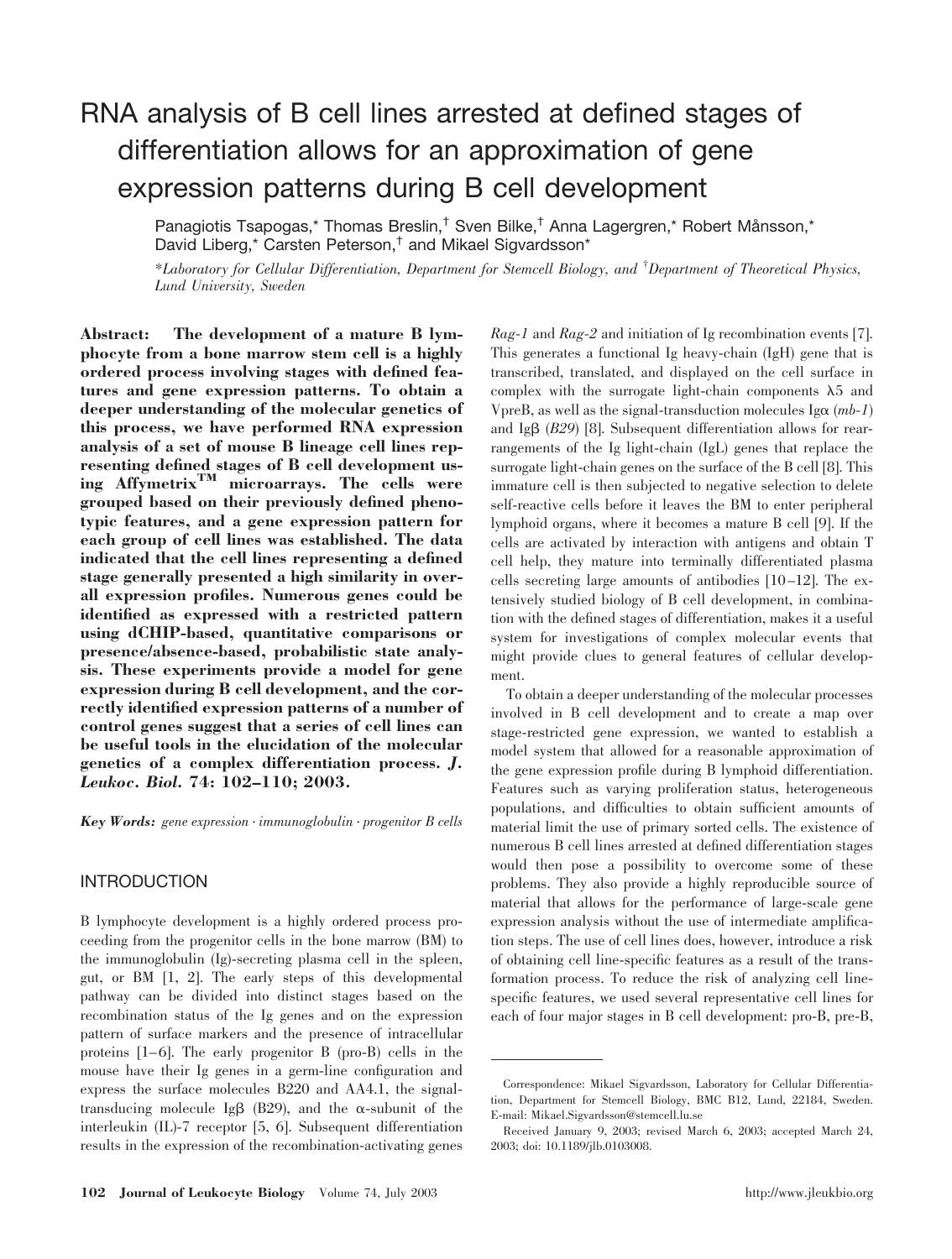B, and plasma cells, and investigated the gene expression pattern in these cell lines by  $\text{Affymetrix}^{\text{TM}}$  microarrays containing  $\sim$ 12,000 gene tags. This allowed for the correct classification of a large number of control genes using dCHIPbased, relative expression level analysis [13] or presence/ absence (P/A)-based, probabilistic state analysis (S. Bilke et al., submitted). We also identified a large number of additional genes that now can be considered as candidates to display stage-restricted expression patterns during B cell development.

## MATERIALS AND METHODS

#### Tissue-culture conditions

All cells were grown at  $37^{\circ}$ C and  $5\%$  CO<sub>2</sub> in RPMI supplemented with  $7.5\%$ fetal calf serum, 10 mM HEPES, 2 mM pyruvate, 50  $\mu$ M 2-mercaptoethanol, and 50  $\mu$ g/ml gentamycin (all purchased from Life Technologies AB, Täby, Sweden). The pro-B cell lines were grown in RPMI as above, supplemented with 10% of IL-3 containing WEHI3-conditioned media. The Ba/F3 subclones were kind gifts from Drs. Rudolf Grosschedl (Gene Center, Munich), Ramiro Gisler (Department for Stemcell Biology, Lund University), and Johan Forssel (Department of Cell and Molecular Biology, Umeå University), and the Ly9D cells were a gift from Dr. Meinrad Busslinger (IMP, Wienna). The pre-B cell line 18–81 was a gift from Dr. Inge-Lill Mårtensson (The Babraham Institute, Cambridge), and all the other cell lines were gifts from Dr. Thomas Leanderson (Department of Immunology, Lund University).

#### Gene expression analysis

RNA was prepared using Trizol (Gibco, Grand Island, NY), and 7.5  $\mu$ g of total RNA was annealed to a T7-oligo T primer by denaturation at 70°C for 10 min followed by 10 min of incubation of the samples on ice. First-strand synthesis was performed for 2 h at 42°C using 20 U Superscript reverse transcriptase (RT; Gibco) in buffers and nucleotide mixes according to the manufacturer's instructions. This was followed by a second-strand synthesis for 2 h at 16°C, using RNaseH, *Escherichia coli* DNA polymerase I, and *E. coli* DNA ligase (all from Gibco), according to the manufacturer's instructions. The obtained, double-stranded cDNA was then blunted by the addition of 20 U T4 DNA polymerase and incubated for 5 min at 16°C. The material was then purified by phenol:cloroform:isoamyl alcohol extraction followed by precipitation with NH4Ac and ethanol. The cDNA was then used in an in vitro transcription reaction for 6 h at 37°C using a T7 IVT kit and biotin-labeled ribonucleotides. The obtained cRNA was purified from unincorporated nucleotides on an RNAeasy column (Qiagen, Valencia, CA). The eluted cRNA was then fragmented by incubation of the products for 2 h in fragmentation buffer (40 mM Tris-acetate, pH 8.1, 100 mM KOAc, 150 mM MgOAc). The final, fragmented cRNA (20  $\mu$ g) was hybridized to Affymetrix<sup>TM</sup> chip U74Av2 (Affymetrix, Santa Clara, CA) in 200  $\mu$ l hybridization buffer [100 mM 2-(N-morpholino)-ethanesulfonic buffer, pH 6.6, 1 M NaCl, 20 mM EDTA, 0.01% Tween 20], supplemented with Herring sperm DNA  $(100 \mu g/ml)$  and acetylated bovine serum albumin (500  $\mu$ g/ml) in an Affymetrix Gene Chip Hybridization Oven 320. The chip was then developed by the addition of fluorescein isothiocyanate (FITC) streptavidin followed by washing using an Affymetrix Gene Chip Fluidics Station 400. Scanning was performed using a Hewlett Packard Gene Array scanner.

## Data analysis

Probabilistic estimation of gene expression pattern was performed using the Breslin/Bilke method (S. Bilke et al., submitted). Hierarchical tree clusters were generated using the dCHIP program (Li and Wong [13], <http:// biosun1.harvard.edu/complab/dchip/). The initial analysis (see Fig. 2) was performed using the perfect match (PM)-only model, and genes were filtered according to  $0.50 <$ standard deviation/mean between  $<$ 10.00, and P call in the array used  $\geq$ 20%. The pro-B, pre-B, B, and plasma cell lines (see Fig. 4 and Supplemental Figs. 1–4 available at http://www.jleukbio.org/) were treated as replicates using the same model as above but a P call above 10%. Classification of genes with an apparent restricted expression pattern in the

P/A analysis into functional groups was performed manually using the National Center for Biotechnology Information (NCBI; National Institutes of Health, Bethesda, MD) database (see supplementary tables). Nondefined genes in the data set were resubmitted in a Blast search into Genebank allowing for the identification of most of these entries.

## RT and polymerase chain reactions (PCRs)

RNA was prepared from cells using Trizol (Life Technology), and cDNA was generated by annealing 1  $\mu$ g total RNA to 0.5  $\mu$ g random hexamers in 10  $\mu$ l diethylpyrocarbonate-treated water. RT reactions were performed with 200 U Superscript RT (Life Technologies) in the manufacturer's buffer supplemented with 0.5 mM dNTP, 10 mM dithiothreitol, and 20 U RNase inhibitor (Boehringer Mannheim, Bromma, Sweden) in a total volume of 20  $\mu$ l at 37°C for 1 h. One-twentieth of the RT reactions were used in the PCR assays. PCR reactions were performed with 1 U Taq-polymerase (Life Technologies) in the manufacturer's buffer, supplemented with 0.2 mM dNTP in a total volume of 25  $\mu$ l. Primers were added to a final concentration of 1 mM.

For all PCRs, the program was the same except for the number of cycles (Y) and the annealing temperature (XX). The common parts of the program were (Y cycles) 95°C for 2 min, 95°C for 45 s, XX°C for 45 s, 72°C for 1 min, and 72°C for 2 min. Annealing temperatures–cycles were: actin, 57ºC, 25 cycles; hypoxanthine guanine phosphoribosyl transferase (HPRT), 52°C, 25 cycles;  $\lambda$ 5, 60ºC, 30 cycles; Pax-5, 60ºC, 30 cycles; J-chain, 60ºC, 28 cycles; Bach1, 55°C, 30 cycles; RhoB, 56°C, 30 cycles; Yes, 55°C, 30 cycles; Sel1, 55°C, 25 cycles; Arhgef, 55 $\degree$ C, 27 cycles; protein kinase C (PKC)- $\beta$ , 55 $\degree$ C, 28 cycles; and Pftaire-1, 55°C, 30 cycles.

Oligonucleotides used for RT-PCR were: actin, sense 5'GTTTGAGACCT-TCAACACC, antisense 5'GTGGCCATCTCCTGCTCGAAGTC; B29, sense 5GGTGAGCCGGTACCAGCAATG, antisense 5AGTTCCGTGCCACAGCT-GTCG;  $\lambda$ 5, sense 5'TGTGAAGTTCTCCTCCTGCTC, antisense 5'ACCAC-CAAAGTACCTGGGTAG; Pax-5, sense 5'CTACAGGCTCCGTGACGCAG, antisense 5'GTCTCGGCCTGTGAAATAGG; Bach-1, sense 5'ACTCTCAGT-TCCGTCAACTGC, antisense 5TTCCTCTTGCGACAGCGTTGC; Arhgef3 (EST-1), sense 5'AAACATCCGTCCACTCTCTTCC, antisense 5'TACTGTA-CACATGGGTCATGTGC; Pftaire-1, sense 5TGCTCTAGCATACATTGA-ACC, antisense 5'CTCCCCACTTAAAGAACTCC; PKC-β-II, sense 5'ATC-CACCAGTCCTAACACC, antisense 5AAGCAAGCATTTTCTCTCC; RhoB, sense 5'CTGATCGTGTTCAGTAAAGACGAATTCC, antisense 5'TTGTTG-GCCACCAGGATGATGG; Yes-associated protein, sense 5'GCAGTTACA-GATGGAGAAGGAG, antisense 5TTGCATCTCCTTCCAGTGTGC; HPRT, sense 5'GCTGGTGAAAAGGACCTCT, antisense 5'CACAGGACTAGAA-CACCTGC; J-chain, sense 5'GTAGGTGGTACCTATACAATAACA, antisense 5AGGGTAGCAAGAATCGGGGGTCAA.

#### Isolation and purification of BM progenitors and mature peripheral B cells

BM cells were sorted on a FACSVantage Cell Sorter (Becton Dickinson, San Jose, CA), equipped with a 488-nm argon ion (Coherent Enterprise II, Santa Clara, CA) and a 633-nm He-Ne (Model 127, Spectra-Physics, Mountain View, CA) laser. Antibodies used were B220 antigen-presenting cell, CD43 phycoerythrin (PE), IgM biotin (Streptavidin TRI), CD19 FITC, and CD138 (Syndecan–1) PE (all from PharMingen, San Diego, CA). The purity of all sorted cell populations is reproducible over 95%. To obtain activated and mature B cells, magnetic cell sorter-purified  $B220<sup>+</sup>$  spleen cells were incubated in 50 ng/ml lipopolysaccharide (LPS; Sigma Chemical Co., St. Louis, MO) at 37°C for 72 h.

# RESULTS

## B cell lines arrested at defined stages of development generally display gene expression profiles typical for the differentiation stage

To identify cell lines for our RNA analysis, we searched the literature and selected representatives based on previously published results. As representatives of the pro-B cell stage, we used Ly9D cells and three different subclones of the cell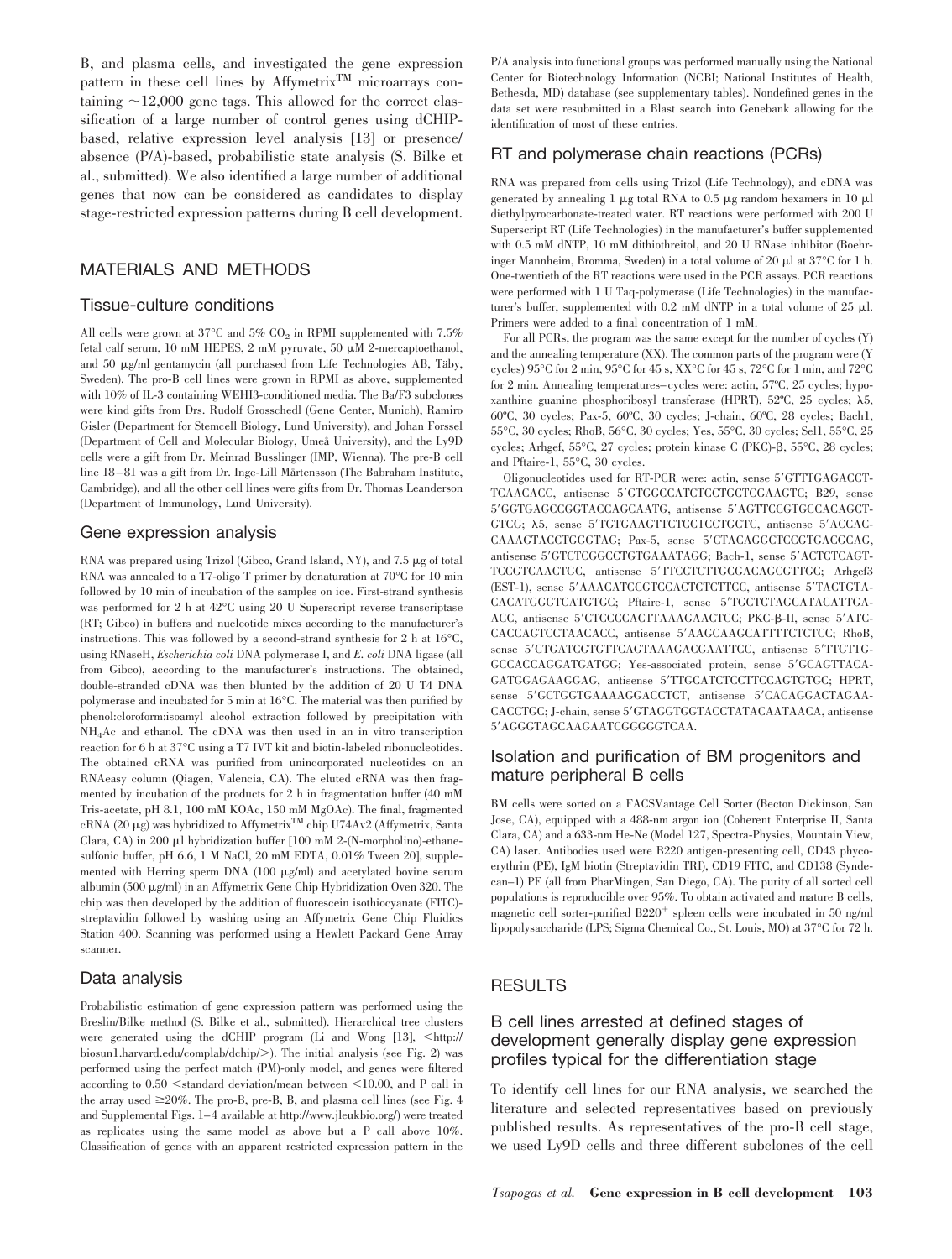line Ba/F3 [14, 15]. These are IL-3-dependent lines without Ig rearrangements but with expression of sterile Ig transcripts [14–16]. Ba/F3 cells also express low levels of the B lineagerestricted *mb-1* and *B29* genes [16] and have been differentiated into B cells in vivo [14]. The nitrous–urea-induced cell line 70Z/3 as well as the Abelson virus-transformed lines 230–238, 40EI, and 18–81 represented the pre-B cells. As representatives for the B cell stage, we used the cell lines WEHI231, M12, K46, and A20. The mouse myeloma cell lines J558, S194, MPCII, and SP2.0 represented the Ig-secreting plasma cell stage. To obtain some information concerning gene expression pattern in the cell lines as compared with primary sorted B lineage cells, we extracted RNA from  $B220^+$ , CD43<sup>+</sup>, IgM<sup>-</sup> (pro-B) cells, B220<sup>+</sup>, CD43<sup>-</sup>, IgM<sup>-</sup>, CD19<sup>+</sup> (pre-B) BM cells, and  $B220<sup>+</sup>$  spleen cells (B cells). Plasma cells were obtained by sorting Syndecan- $1^+$ , B220<sup>-</sup> BM cells or by 72 h LPS stimulation of  $B220<sup>+</sup>$  splenocytes. The RNA expression patterns in the different cell populations were then analyzed by RT-PCR experiments (**Fig. 1A**) using amplification of actin and HPRT message as a control for the quality of the cDNA. This suggested that the *B29* gene was expressed at all stages of development [17], and the surrogate light-chain gene  $\lambda$ 5 [18] was expressed mainly in pre-B cells. Some  $\lambda$ 5 expression was also detected in the Syndecan- $1^+$  B220<sup>-</sup> BM cells representing primary plasma cells. This probably reflects contamination with pre-B cells rather than true expression of this gene at this late developmental stage, as no  $\lambda$ 5 expression could be detected in the LPS-stimulated splenocytes. The expression of the transcription factor Pax-5 [19] was high in the pre-B and B cells, and it appeared to be lower in the plasma-cell populations. In contrast, the Ig-associated J-chain was expressed at a higher level in the plasma cells than in the other populations [20]. Analysis of the expression pattern of the same genes in a selection of cell lines (Fig. 1B) indicated that all these expressed the B lineage-restricted *B29* (Ig<sub>B</sub>) gene, and only the pre-B cell lines expressed  $\lambda$ 5 message. *Pax-5* was not expressed in the pro-B cell lines or in the plasma cell lines, and the pre-B and B cell lines expressed this transcription factor. Message encoding the J-chain was present in one of the pre-B cell lines (230–238) and in cell lines representing the mature or the plasma cell stage. This suggests that the cell lines display expression of B cell markers in patterns comparable with those observed in primary sorted cells.

To expand the analysis of the gene expression patterns in the different B lineage cell lines, we analyzed RNA from these on Affymetrix<sup>TM</sup> gene chip microarrays containing  $\sim$ 12,000 sequence tags. The data were then analyzed using the dCHIP program [13], allowing for the identification of differentially expressed genes in the cell line samples (**Fig. 2**). This analysis indicated that although there were differences in expression levels, the cell lines previously defined as belonging to a specific stage of development generally displayed a similar cluster of differentially expressed genes. The exception was the B cell line WEHI231, which appeared to group with the pre-B cells rather than with the B cells, possibly reflecting that this cell represents an immature BM-derived B cell rather than a

**Fig. 1.** Cell lines arrested in development express stage-specific genes in patterns resembling primary-sorted B lineage cells. (A) Ethidium bromidestained agarose gels with PCR products obtained by RT-PCR analysis of primary-sorted cells as indicated. The cDNA was diluted in three steps to allow for a degree of quantification of the expressed transcripts. (B) A gel with a RT-PCR experiment displaying the expression of the same genes in a panel of cell lines as indicated.

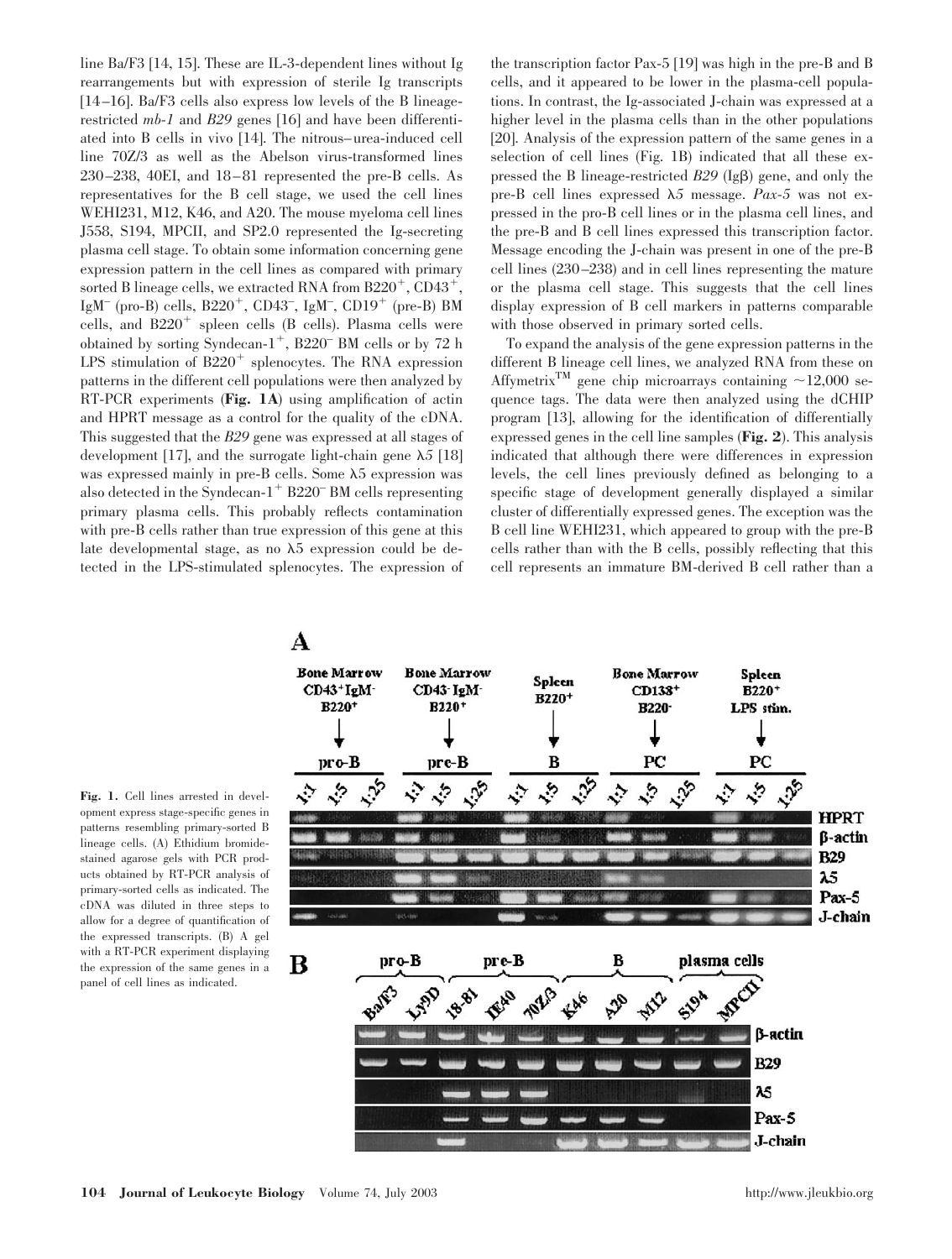mature peripheral cell [21, 22]. The homogeneity in expression levels within the cell line groups representing the different stages was also analyzed by the extraction of normalized expression levels for a set of genes linked to B cell development [1, 3– 6] (**Fig. 3**). The expression of the transcription factor Id-1 was reduced upon progression into the pre-B cell stage,



and the levels of the signal transducer B29 was increased and maintained in all the cell line groups. mRNA encoding  $\lambda$ 5, V-preB1, VpreB-3, and the IL-7 receptor  $\alpha$  subunit were all transiently up-regulated in the pre-B cell lines. Mb-1, EBF, and CD19 expression was high in the pre-B cells, but the mRNA could also be detected in the B cell lines. CD24a [human serum albumin (HSA)] was expressed in the pre-B and mature B cells as was  $PKC- $\beta$ . The germinal$ center-specific transcription factor BCL-6 [23, 24] was expressed specifically in the B cell lines, and the Ig-associated J-chain was expressed in the B and the plasma cells. Only the latter cells expressed the plasma-cell transcription factor BLIMP [25]. Thus, although the standard deviations in some cases were substantial, these data indicate that the cell lines representing a specific developmental stage present rather homogenous gene expression patterns and support the idea that stage-specific genes can be identified using a series of B cell lines. To reduce the impact of cell line-specific features, we then treated all cell lines belonging to a certain differentiation stage as replicates and performed another dCHIP analysis. This resulted in the identification of a large number of genes, including several genes with previously defined expression patterns, as expressed in a stage-specific manner (**Fig. 4** and **Attachment Figs. 1–4**).

## Affymetrix<sup>TM</sup> P/A analysis allows for the characterization of stage-restricted gene expression

The design of the Affymetrix<sup>TM</sup> microarrays, with one set of matching and one set of mismatching oligonucleotides for each gene, allows for a comparison of the obtained signals from the two probe sets. The data are then evaluated by Affymetrix<sup>TM</sup> array analysis software, allowing for the classification of all the studied genes as present (P) or absent (A) in each of the samples. This transforms the data set into binary values creating novel possibilities for mathematical analysis of the obtained data. This does, however, delete all information about relative expression levels; so to investigate if binary values could be used for the identification of stage-specific genes, we constructed a Hamming distance matrix based on P/A analysis. This generates a measure of similarity between any two samples based on the number of genes for which the Affymetrix<sup>TM</sup> P/A calls differ (**Fig. 5**). The pro-B and plasma cell groups were the most homogenous, and the B cell group displayed a poorer similarity. M12, K46, and A20 appeared similar, while the WEHI231 cells rather resembled the pre-B cells. This indicates that P/A analysis allows for the correct stage classi-

 $\leftarrow$ 

**Fig. 2.** dCHIP analysis of gene expression data suggests that B cell lines belonging to a certain differentiation stage generally display similar expression patterns of stage-specific genes. The figure displays a dCHIP analysis of the RNA expression patterns in the different cell lines selected for our investigations after filtering and hierarchical clustering. The name of the cell line and the earlier classification are displayed above the data panel. The criteria selected for the definition of differentially expressed genes were a 20% present count and a maximum standard deviation of 0.5  $(0.50<$ standard deviation/mean between  $\leq 10.00$ ). Expression scales ranging from  $-3$ (blue) to  $+3$  (red) are indicated below the data display.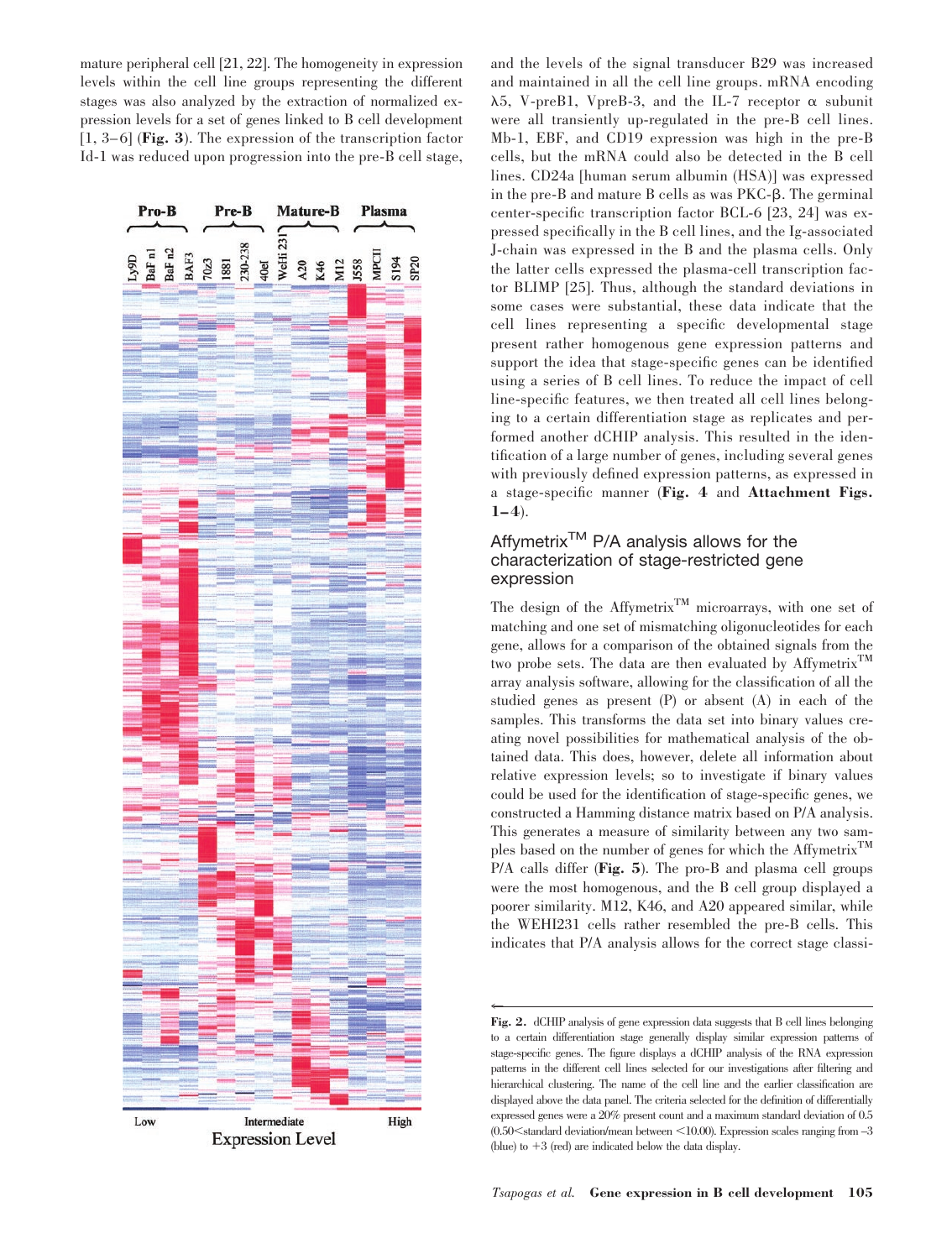



fication of the cell lines and that this analysis method could be used to obtain information about stage-specific gene expression.

To extract the collected information from the P/A analysis, we applied the probabilistic estimation method (S. Bilke et al., submitted). Based on the expression of a given gene in the four samples representing each stage, this method yields the conditional probability as to whether the gene should be regarded as absent (A) mixed (M), i.e., expressed in some but not all the cell lines within the group, or present (P) at that specific stage. The analysis scheme further enables us to compute the probability of each possible expression profile over the four developmental stages, resulting in the fact that the most and secondto-most likely expression profile can be extracted. To investigate the feasibility of this analysis model, we extracted expression information from a number of genes with established expression patterns in B cell development (**Table 1**) and compared the result with that obtained with dCHIP analysis. Out of 37 genes, we found five that were not correctly classified as stage-specific from the P/A analysis and 10 that we did not detect as stage-restricted in the dCHIP analysis. The full P/A analysis is shown in **Supplementary Tables 1–7**, available online at http://www.jleukbio.org/. Thus, P/Abased probabilistic state analysis allowed for correct classification of several control genes, some of which could not be defined from the dCHIP analysis and vice versa, suggesting the two methods of data analysis to be complementary.

## Predicted stage-restricted gene expression patterns can be verified by RT-PCR analysis

To validate the result of our data analysis, we randomly selected a number of genes suggested to be stage-specifically expressed and investigated their expression by RT-PCR analysis of a set of cell lines (**Fig. 6**). The transcription factor BACH-1, suggested from the P/A analysis to be specifically repressed at the B cell stage (supplementary tables), was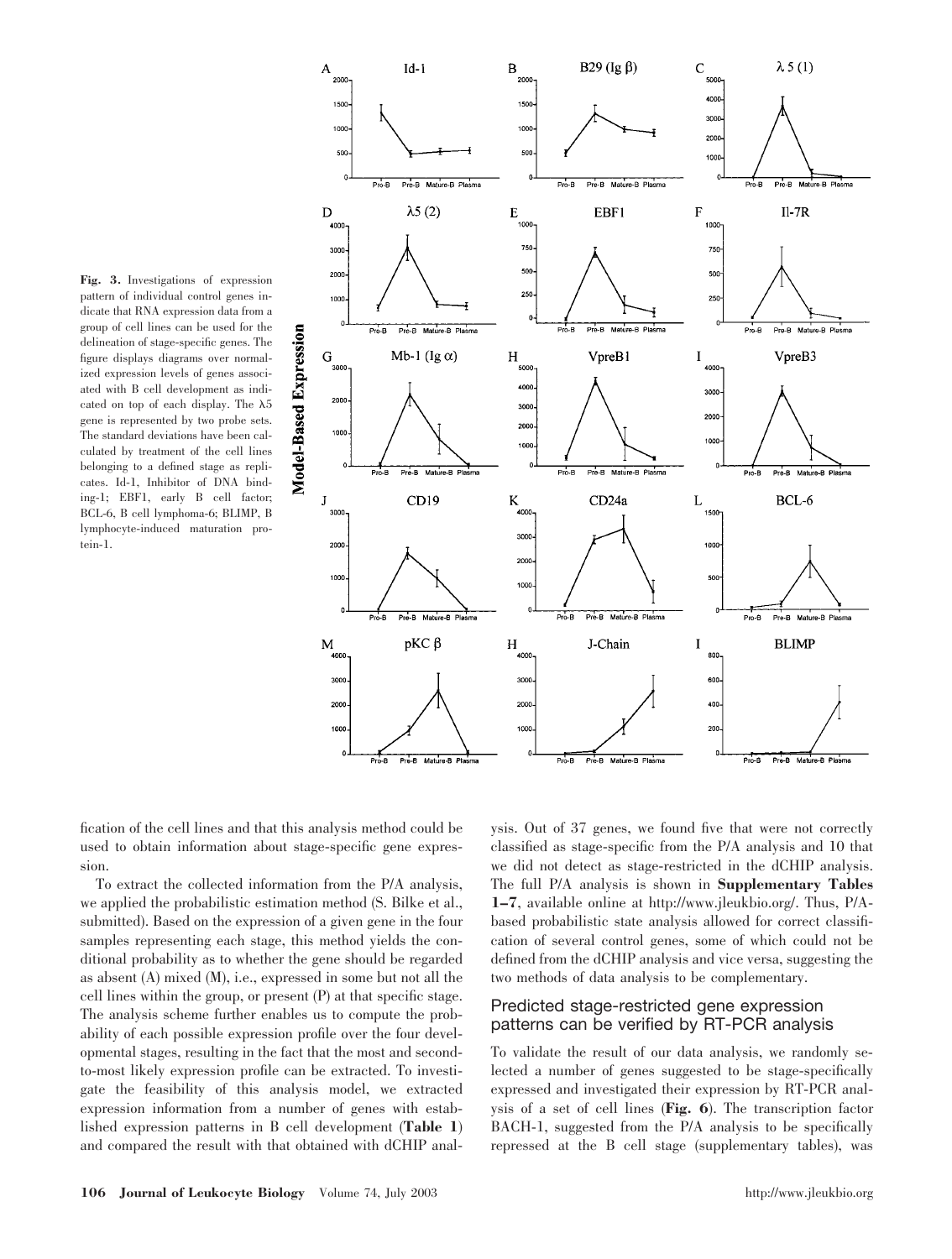

expressed in pro-, pre-, and plasma cells but not in the B cell lines. The same data analysis indicated that the signal-transduction molecule Arhgef-3 was expressed specifically in pre-B cells, and although low levels of message could be detected in cell lines not belonging to the pre-B cell group, the expression appeared to be largely stage-restricted. A similar observation was made for the progenitor cell-restricted protein kinase PFTAIRE, which appeared to be expressed at high levels in the pro-B cells and only at a low level in one of the B cell lines. The P/A and the dCHIP analysis suggested another protein kinase,  $PKC-\beta$ , to be expressed mainly in the pre-B and B cells. mRNA encoding this protein could be detected in the pre-B and B cell lines and also in the Ly9D pro-B cells but not in BaF/3 or plasma cell lines. The dCHIP analysis suggested plasma cell-restricted expression of the signal-transduction molecules RhoB and Yes-associated protein, a finding confirmed by the RT-PCR analysis of the cell lines. This indicated that although specific discrepancies can be found, the overall picture of gene expression patterns using P/A or dCHIP analysis was well supported by the RT-PCR analysis.

## **DISCUSSION**

#### A set of B cell lines can be used to define stagespecific genes

Here, we report a large-scale expression analysis of genes expressed in cell lines arrested at specific stages of B cell development. The calculated expression patterns of a large number of control genes, previously defined as expressed in the predicted pattern based on earlier experiments using cell line data and analysis of primary cells, indicate that analyzing B



**Fig. 4.** Treatment of the data from different cell lines representing the same differentiation stage as replicates allows for the identification of stage-specific genes. The figure displays a dCHIP-generated cluster analysis of differential gene expression in the groups of cell lines after filtering and hierarchical clustering. The identification of control genes within the groups is indicated to the right of the color scheme. The full analysis with gene names of differentially expressed genes can be found as Attachment Figures 1–4. Expression scales ranging from  $-3$  (blue) to  $+3$ (red) are indicated below the data display. The figure only displays genes classified as present on more than one chip and to  $0.50 <$  standard deviation/mean between 10.00. TdT, Terminal deoxynucleotidyl transferase; IgHV, Ig heavy-chain variable region; MCH, major histocompatibility complex.

**Fig. 5.** P/A analysis allows for stage determination of B cell lines. The figure shows a distance matrix based on P/A analysis of the cell lines used for the generation of the data set. Ba/F3 1, 2, and 3 are differentially obtained subclones of the pro-B cell line Ba/F3, and Ly9D is an independently generated pro-B cell clone. 230–238, 40E1, and 18–81 are pre-B cell lines generated by Abelson virus transformation. 70/Z3 is a nitros–urea-induced pre-B cell line. WEHI231, A20, K46, and M12 are all defined as B cell lines, and S194, J558, SP2.0, and MPCII represent plasma cells. The scale ranges from highest similarity (black) to lowest (white).

*Tsapogas et al.* **Gene expression in B cell development 107**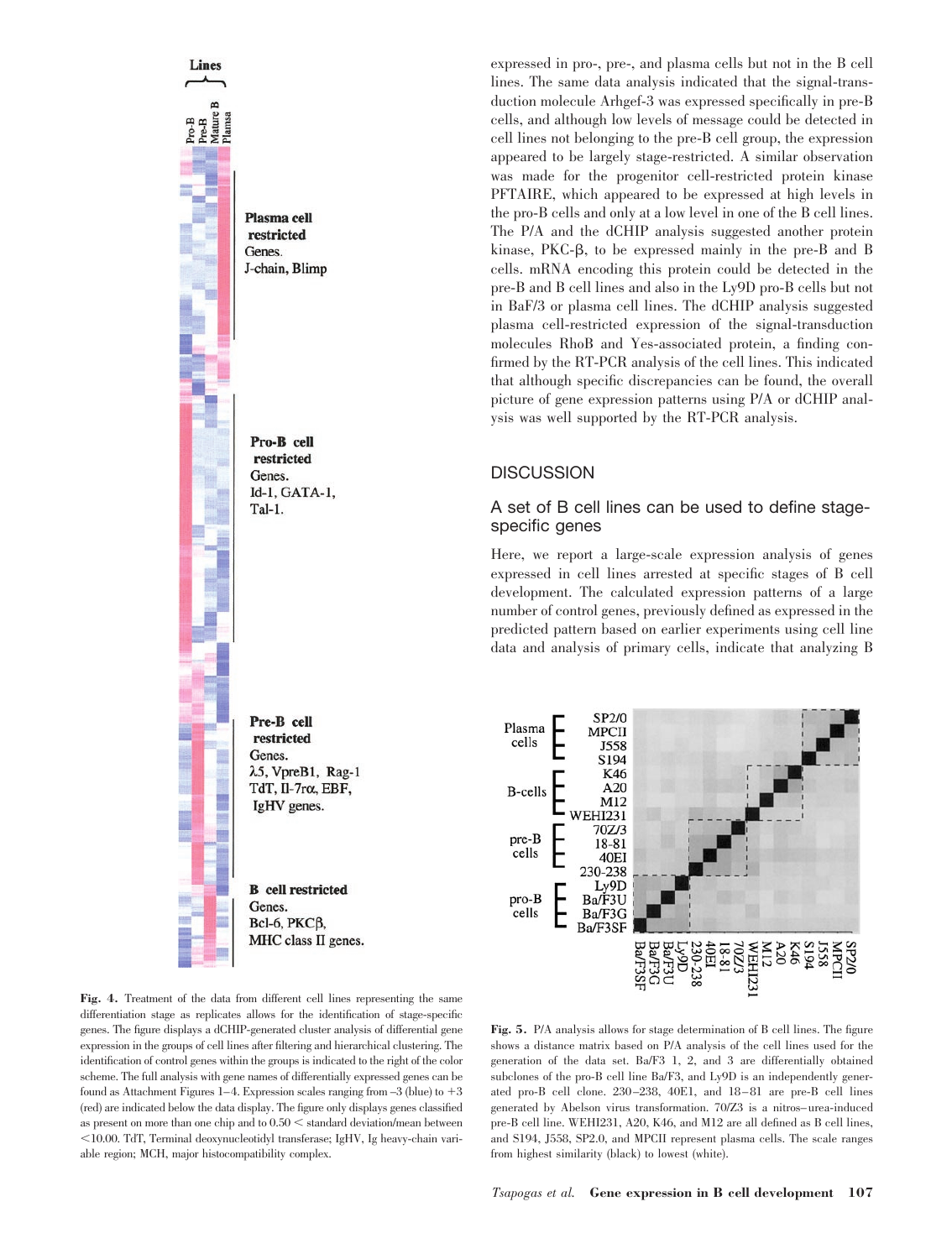| Expression<br>pattern | Probability              | Secondary<br>expression pattern | Probability<br>$\mathbf{2}$ | Gene name/reference                                                         | $d$ CHIP<br>classification |
|-----------------------|--------------------------|---------------------------------|-----------------------------|-----------------------------------------------------------------------------|----------------------------|
| <b>PAAA</b>           | 0.934                    | <b>MAAA</b>                     | 0.019                       | GATA-1 [26]                                                                 | $Pro-B$                    |
| <b>PAAA</b>           | 0.934                    | MAAA                            | 0.019                       | GATA-2 [26]                                                                 | $\overline{\phantom{0}}$   |
| <b>PAAA</b>           | 0.934                    | MAAA                            | $0.019\,$                   | $Id-1$ [5]                                                                  | $Pro-B$                    |
| <b>APAA</b>           | 0.790                    | <b>APMA</b>                     | 0.157                       | Lef-1 $[27]$                                                                |                            |
| <b>APAA</b>           | 0.934                    | AMAA                            | 0.021                       | $Sox-4$ [28]                                                                |                            |
| APAA                  | 0.712                    | AMAA                            | 0.243                       | $\text{Rag-1}$ [4]                                                          | $Pre-B$                    |
| <b>APAA</b>           | 0.790                    | APMA                            | 0.157                       | $\lambda 5$ [4]                                                             | $\rm Pre\text{-}B$         |
| APAA                  | 0.790                    | APMA                            | 0.157                       | VpreB [4]                                                                   | $Pre-B$                    |
| AAPA                  | 0.709                    | AAMA                            | 0.246                       | SpiB [29]                                                                   | $\frac{1}{1}$              |
| <b>APPA</b>           | 0.924                    | APMA                            | 0.024                       | $CD19$ [5, 30]                                                              | $Pre-B-B$                  |
| APPP                  | 0.910                    | <b>APPM</b>                     | 0.029                       | BOB-1 [31-33]                                                               |                            |
| APPP                  | 0.910                    | <b>APPM</b>                     | 0.029                       | <b>BLNK</b> [34]                                                            |                            |
| AMAA                  | 0.955                    | AMAM                            | 0.016                       | $TdT$ [4]                                                                   | $Pre-B$                    |
| <b>APMM</b>           | 0.922                    | <b>APAM</b>                     | 0.024                       | <b>EBF</b> [35]                                                             | $Pre-B$                    |
| AAPM                  | 0.702                    | AAMM                            | 0.244                       | CD <sub>20</sub> [36]                                                       | $\overline{\phantom{0}}$   |
|                       |                          |                                 |                             | $HSA$ [3]                                                                   | $Pre-B-B$                  |
| APMA                  | 0.922                    | <b>APPA</b>                     | 0.027                       | $Mb-1[4]$                                                                   | $Pre-B$                    |
|                       |                          |                                 |                             | Bcl-6 [23, 24]                                                              | B                          |
|                       | $\overline{\phantom{0}}$ |                                 | $\qquad \qquad$             | Blimp-1 $[34]$                                                              | Plasma                     |
|                       | $\qquad \qquad$          |                                 | $\qquad \qquad$             | J-chain $[20]$                                                              | Plasma                     |
| APMA                  | 0.864                    | APAA                            | 0.082                       | Pax-5 $[19]$                                                                | $\overline{\phantom{0}}$   |
| AMAA                  | 0.931                    | <b>AAAA</b>                     | 0.025                       | $\text{Rag-2}$ [4]                                                          |                            |
| <b>AAAM</b>           | 0.539                    | AAAP                            | 0.418                       | Syndecan [37]                                                               |                            |
|                       |                          | $\overline{\phantom{0}}$        |                             | Il-7 $r\alpha$ [6]                                                          | $Pre-B$                    |
| <b>APAA</b>           | 0.934                    | AMAA                            | 0.021                       | Clone BPS3.23 germline Ig variable region heavy<br>chain precursor gene     | $Pre-B$                    |
| <b>APAA</b>           | 0.934                    | <b>AMAA</b>                     | 0.021                       | Immunoglobulin H-chain V-region pseudogene                                  | $Pre-B$                    |
| APAA                  | 0.934                    | AMAA                            | 0.021                       | Clone BPS3.19 immunoglobulin heavy chain variable                           | Pre-B                      |
|                       |                          |                                 |                             | region precursor gene                                                       |                            |
| <b>APAA</b>           | 0.934                    | AMAA                            | 0.021                       | Germline immunoglobulin V(H)II gene H17                                     | $Pre-B$                    |
| <b>APAA</b>           | 0.934                    | <b>AMAA</b>                     | 0.021                       | Germline immunoglobulin V(H)II gene H8                                      | $Pre-B$                    |
| <b>APAA</b>           | 0.934                    | AMAA                            | 0.021                       | Clone BPS5.16 immunoglobulin heavy chain variable<br>region precursor gene  | $Pre-B$                    |
| <b>APAA</b>           | 0.934                    | AMAA                            | 0.021                       | Ig B cell antigen receptor gene                                             | $Pre-B$                    |
| <b>APAA</b>           | 0.790                    | <b>APMA</b>                     | 0.157                       | Immunoglobulin heavy chain V DSP2.7-JH2 region<br>(Igh) gene                | $Pre-B$                    |
| <b>APAA</b>           | 0.790                    | <b>APMA</b>                     | 0.157                       | Clone BHS2.19 immunoglobulin heavy chain variable<br>region precursor gene  | $Pre-B$                    |
| <b>APAA</b>           | 0.790                    | <b>APMA</b>                     | 0.157                       | Immunoglobulin heavy and light chain variable region<br>mRNA                | $Pre-B$                    |
| <b>APAA</b>           | 0.790                    | <b>APMA</b>                     | 0.157                       | Recombinant antineuraminidase single chain Ig VH<br>and VL domains mRNA     | $Pre-B$                    |
| <b>APAA</b>           | 0.790                    | <b>APMA</b>                     | 0.157                       | Clone N1.1.b immunoglobulin heavy chain VDJ<br>region gene                  | $Pre-B$                    |
| <b>APAA</b>           | 0.790                    | <b>APMA</b>                     | 0.157                       | Immunoglobulin heavy chain gene, CDR3 region                                | $Pre-B$                    |
| <b>APAA</b>           | 0.712                    | AMAA                            | 0.243                       | Germline immunoglobulin V(H)II gene H18                                     | $Pre-B$                    |
| <b>APAA</b>           | 0.712                    | AMAA                            | 0.243                       | Clone BPS3.26 immunoglobulin heavy chain variable<br>region precursor, gene | $Pre-B$                    |

TABLE 1. dCHIP and Probabilistic State Analysis Can Be Used As Complementary Methods for Gene Expression Analysis

Table 1 shows the calculated expression pattern of a set of control genes using dCHIP or P/A analysis. Genes were considered as present (P), absent (A), or mixed (M; S. Bilke et al., submitted) within the samples from each specific cell line group. The first classification goes for pro-B, the second to pre-B, the third to B, and the last for plasma-cell expression. For every gene, the second-highest probability to have another expression pattern is indicated as Probability 2. The gene name as well as reference to expression patterns are indicated in a separate column. The obtained information was compared with that resulting from a dCHIP analysis of the same data set using the same criteria as in Figure 4 (minimum present count  $10\%$  and  $0.50<$  standard deviation/mean between  $\leq$ 10.00).

cell development by the use of microarrays and cell lines arrested in defined stages results in reasonable approximation of gene expression patterns in B cell development. The analysis also suggests that cell lines defined as belonging to a specific developmental stage display a rather homogenous gene expression pattern. The group displaying the largest differences was the B cell group, possibly because these cell lines can arise at different anatomical sites and at different substages of differentiation. WEHI231 cells displayed an RNA expression profile closer related to the pre-B cells than to the B cells (Fig. 2). As a second, independently generated sample from this cell line gave the same result, we believe this might reflect that WEHI231 cells represent an immature BM-derived B cell. This idea is supported by reports suggesting that WEHI231 cells display defined features of immature B cells [21, 22]. The potential to obtain a degree of dynamic informa-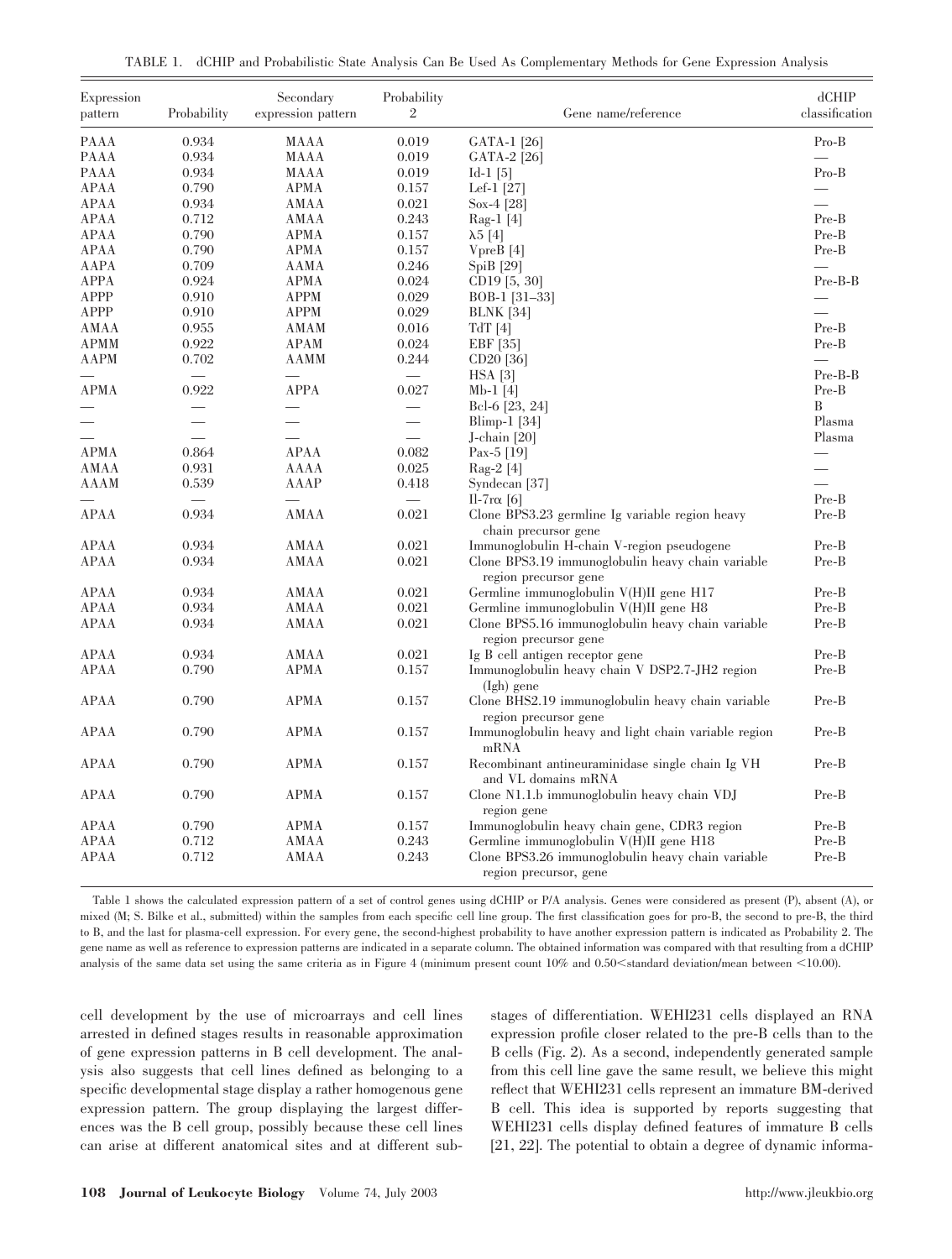

**Fig. 6.** Calculated gene expression patterns can be verified by RT-PCR analysis. The figure displays agarose gels, with the PCR products obtained using primers amplifying genes predicted to display restricted expression patterns (Attachment Figs. 1–4 and supplementary tables). The identities of the amplified mRNAs are indicated to the right, and the cell line used to generate cDNA is indicated on top of the panel. The PCR product has been visualized by ethidium bromide staining.

tion using stage-specifically arrested cell lines is also supported by analysis of the genes defined as expressed at more than one stage in the probabilistic state analysis. This is because the groups representing continuous expression patterns contained, on average, 17 genes (supplementary tables), and those representing discontinuous patterns contained, on average, six genes, a finding that indicates the existence of a flow of genetic information from the progenitor cell to the plasma cell. Our limited comparison of gene expression patterns in primary cells and cell lines indicates that the general feature of gene regulation is reasonably conserved in the transformed cells. This also suggests that the use of cell-surface markers on primary cells allows for a reasonable degree of enrichment of specific cell stages. This is also supported from microarray analysis of primary BM pre-B and B cells, where several of the same genes could be defined as stage-restricted [38, 39]. One major difference is lack of identification of cell-cycle genes that constitute a prominent group of genes when primary cells are used in expression analysis [38, 39]. This is probably explained by the fact that although only some of the primary cell stages are in cycle, all the cell lines are constitutively cycling, reducing the complexity of this part of the analysis.

## Expression analysis of pre-B cell lines suggests simultaneous stage-restricted expression of several nonrearranged IgH genes

Another aspect of B cell development that does not become apparent when using sorted primary cell populations for gene expression analysis is reflected in the detection of RNA encoded by several V-region, heavy-chain (VH) genes, including pseudo-genes, specifically in the pre-B cell lines (Table 1). As the cell lines are of clonal origin, this could indicate that one and the same pre-B cell has the ability to express several VH genes simultaneously. These transcripts were in most cases not detected at the later stages of differentiation, and the mature cells, to a larger extent, expressed IgVL (V-region, light chain) genes. This is likely to reflect an ongoing rearrangement process of the heavy-chain gene in pre-B cell lines [40], with sterile expression of VH genes making them accessible for the recombination machinery [7, 41]. The expression of these V genes appears to be silenced at the later stages of development, possibly to ensure that no additional rearrangements of the heavy-chain genes occur during the assembly of the light-chain genes [8]. It may also be a mechanism contributing to allelic exclusion of the heavy chain to ensure that each single B cell only expresses one type of surface-bound Ig to avoid crossreactive immune responses [8]. Thus, there may be a biological necessity in this rather complicated expression pattern, possibly demanding differential regulation of IgH promoters during B cell development. This type of information would not be extracted from the use of primary, sorted cells, as a broad expression of Ig genes could be explained by the heterogeneity of the sorted cell populations.

# The Affymetrix<sup>TM</sup> P/A analysis is useful for the identification of stage-specific genes

Although the general picture of gene expression patterns was the same, independently of which method we used for the analysis of our data, the results from the (dCHIP) analysis differed to some extent from that obtained by P/A-based, probabilistic state analysis. As the dCHIP analysis takes into regard the relative transcription levels, there will be one group of genes that is expressed at all developmental stages but at different relative levels, which will be detected using dCHIP but not P/A analysis. These genes will be classified as present in all the groups and therefore not be detected as stagespecifically regulated in a P/A analysis. A bit more surprising was the detection of genes by the P/A-based method that we could not get classified in the dCHIP analysis. This is probably a result of that fact that rather small changes in relative expression values could change the classification from absent to present. Such an alteration might be classified as insignificant in the dCHIP analysis. This means that the P/A method gives a higher sensitivity of the data analysis, but at the same time, it will also increase the probability of detecting nonregulated genes. However, it appears that we in some cases detect different control genes using different analysis methods, indicating that the two approaches are complementary to each other.

We have not performed any extended analysis of the data we obtained as a result of the large amounts of information and the validity of the expression profile, as any individual gene needs further investigation. The analysis does, however, provide information that can be used to create a preliminary map of gene expression patterns that can be used to formulate working hypotheses for complex molecular events in B cell development.

# ACKNOWLEDGMENTS

The Swedish Research Council, The Knut and Alice Wallenberg Foundation through the Swegene consortium, and The Swedish Cancer, Barncancer, Magnus Bergwall, Åke Wibergs, Österlunds, and The Crafoord foundations funded this work. P. T. and T. B. contributed equally to this work. We personally